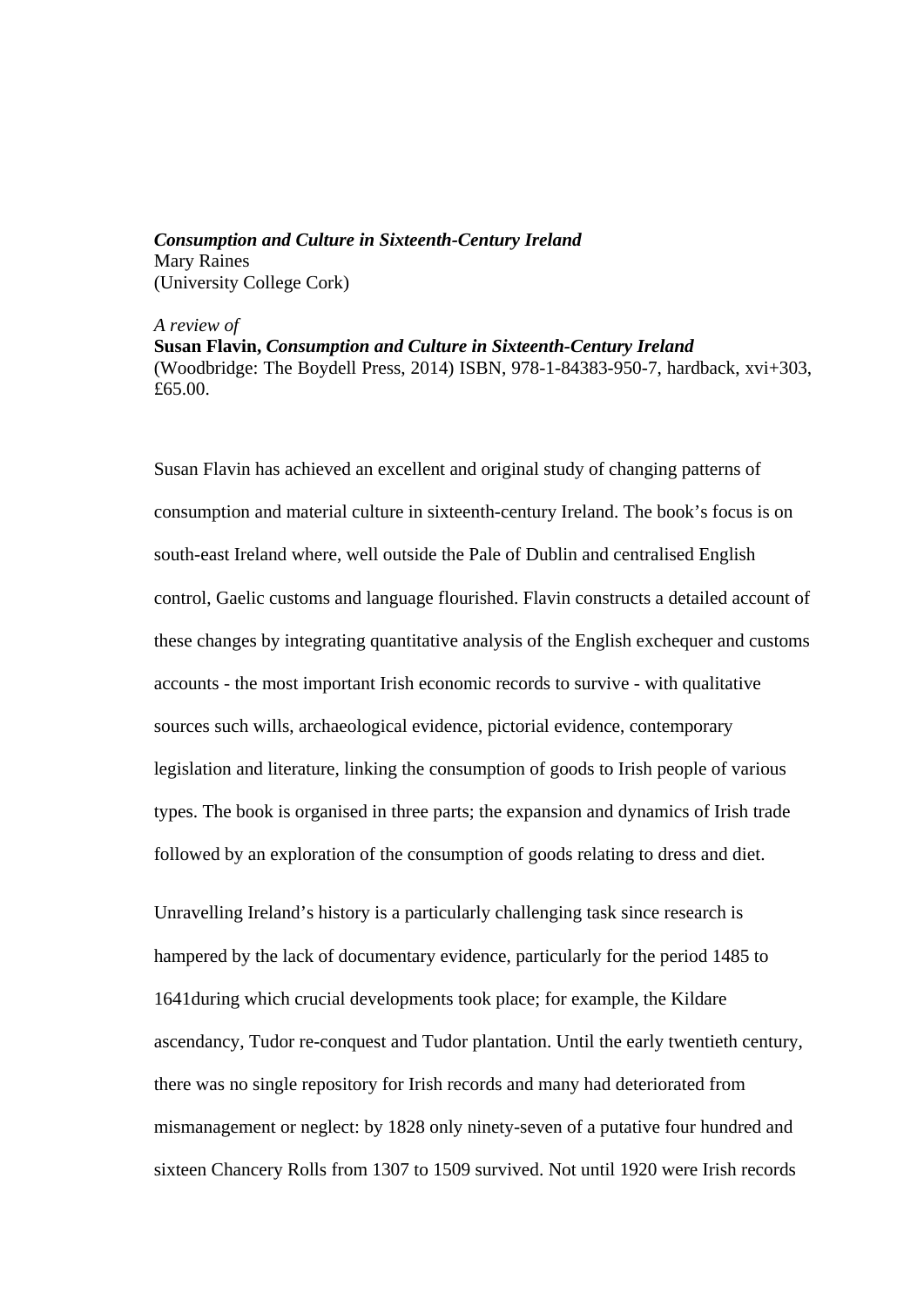brought into an ordered and manageable state with the establishment of the Public Record Office in Dublin. Tragically, the Public Record Office, along with most of its archives, was destroyed by fire in the Civil War of 1922. Charred documents were blown by the winds across the city as far away as Howth, some ten miles north of Dublin. The records included all pre-1900 legal documents, original wills dating to the sixteenth century and many more items relating to the social, political and cultural history of Ireland.

However, British and continental sources often yield significant information by which the narrative of Irish history may be expanded as Flavin demonstrates in her book, developed from her PhD thesis. The 'particular' accounts of Bristol, produced before 1565, list every item of recorded trade, regardless of size or value, imported to or exported from Ireland, mostly including information about volume, size, nominal worth and ownership. The later Port Books additionally provide details of packaging, the domicile of merchants and the port of arrival or departure of goods. Flavin acknowledges the limitations of the incomplete Bristol customs accounts and port books of which only eleven remain for the sixteenth century; even if complete, the accounts would not present a true picture of Irish trade as they represent only a fraction of new European goods imported to Ireland. Unrecorded trade is known to have taken place between Ireland, Spain and the continent: certain luxury goods found in other records are not shown as Bristol exports to Ireland; Ireland exported goods to Bristol from trade in France and the Low Countries (marmalade and Seville oil, for example); Waterford and Cork were given special licence in 1576 to trade with Spain and France in time of war. As Flavin suggests, the impact of continental trade on Irish consumption awaits further study. Voyages of discovery to the Americas, Africa and Asia resulted in the rapid development of international trade bringing a large variety of new goods to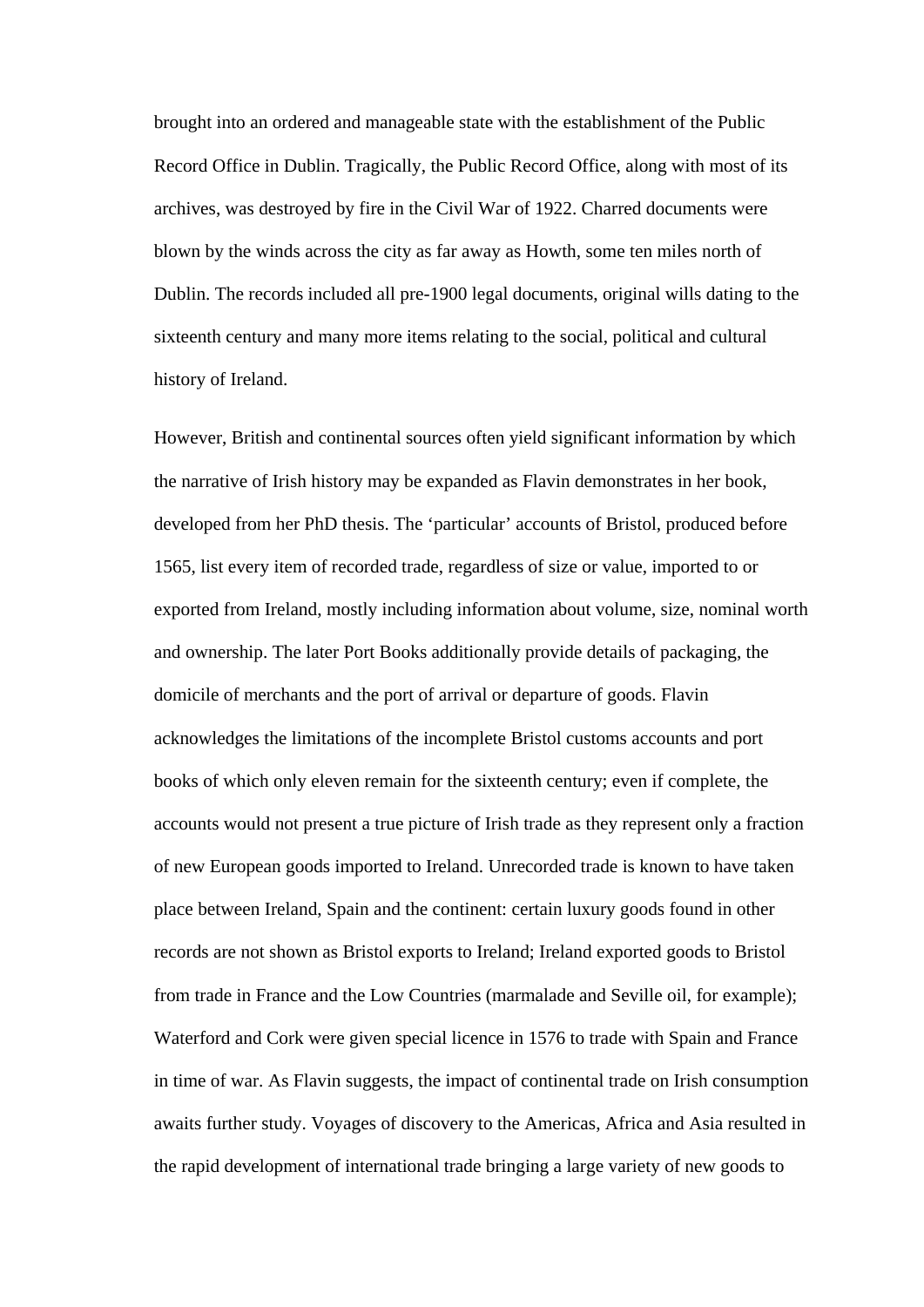European markets and changes in consumer demand in the process. New wares were widely distributed by Irish merchants into the hinterland from the ports of Cork and Waterford and from smaller ports as far west as Sligo. Imports to south-east Ireland reflected changes in consumption across the Pale, England and Europe.

Access to new textiles, such as silk and light weight woollen cloth, and the development of tailoring, brought significant changes to sixteenth-century European dress, changes which have been the subject of many recent studies and academic debates, but there has been little investigation into the material culture of dress in Ireland. Native Gaelic dress, for all classes, consisted of trews for men and, for both sexes, a yellow linen tunic, worn long by women, a shaggy wool mantle and flat brogues of soft leather. These locally made clothes were eminently practical for the wet Irish climate, especially the mantle which could be shaken dry. The Bristol accounts, however, indicate a lively Irish desire for new fashions demonstrated by the diversity of fabrics, haberdashery and *passementerie* imported to Ireland and an interest in grooming by the combs, mirrors, and soap included in the cargoes.

Flavin draws on contemporary sources (costume books, wills and so on) for evidence of what the clothes looked like and who wore them. Wealthy Anglo Irish wore fashionable English and European apparel as did the Gaelic elite when appropriate, usually to conform to the dress expected on a particular occasion or worn to display civility and wealth. Irish chiefs were obliged to wear English dress when attending the Dublin parliament and did so reluctantly; Manus O'Donnell, chief of a powerful and ancient Gaelic family, dressed magnificently in crimson velvet and satin trimmed with gold and silver when, in 1541, he met with St. Leger, the Lord Deputy, to offer his submission to the Crown. New fashions filtered down to the lower social classes causing the Waterford Corporation to forbid servants from wearing fur fringes, silk or lace; it is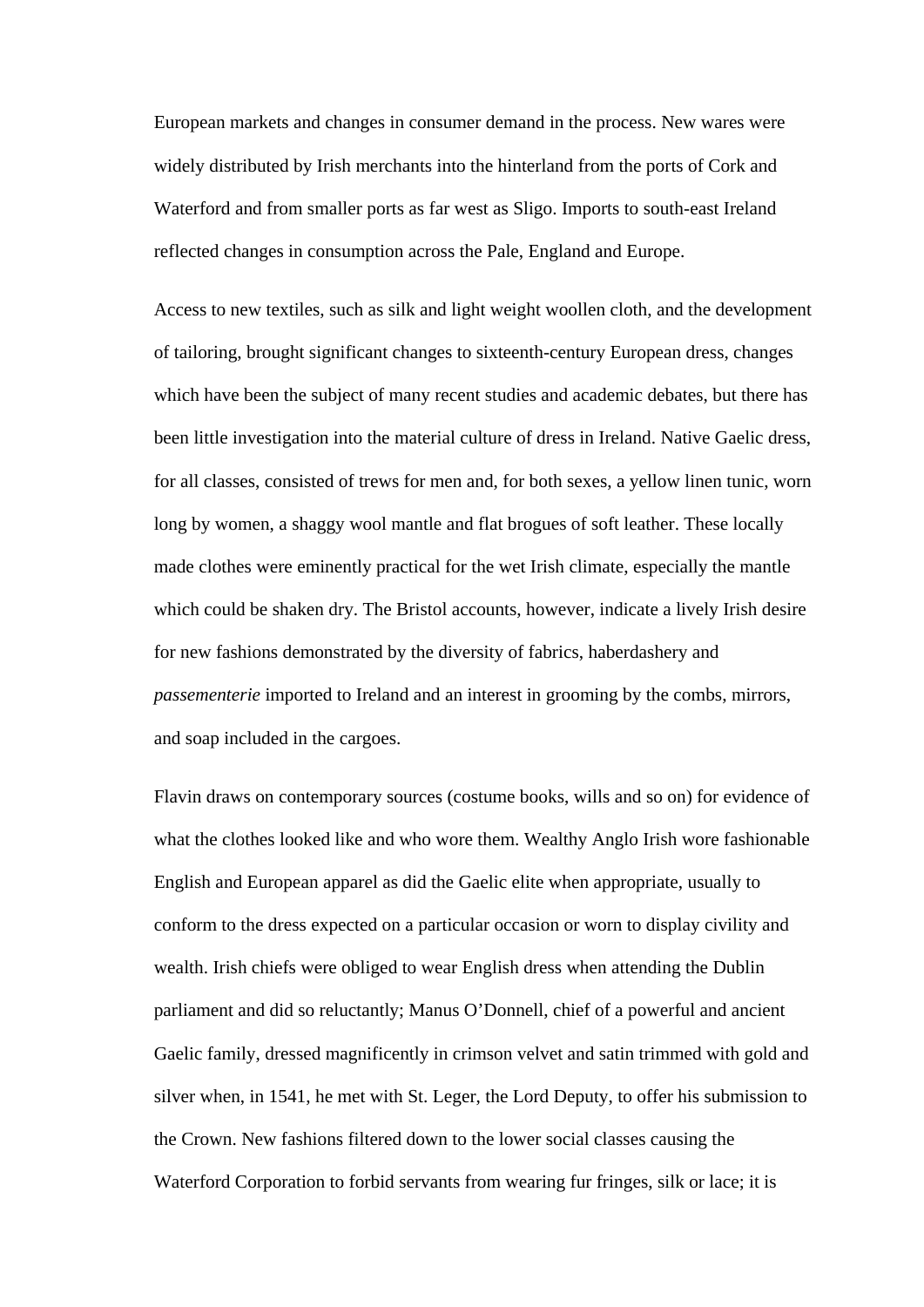probable that later cheaper versions of hats, combs and lace were destined for the less affluent. The Irish took ideas from the Continent as well as from England, modifying styles to suit their own tastes, eventually developing a distinctive costume of their own.

While new fashions were embraced with enthusiasm, there seems to have been less interest in new foods. Increased imports of certain luxury foods was probably due to the arrival of 'New English' settlers in Munster in 1594, but there was little significant change to the variety and value of goods imported after their annihilation four years later. For instance, the accounts show that the range of spices brought into Ireland remained more or less static from the 1541 to the end of the century and, with the exception of aniseed, the quantities were low. Contemporary writers noted the Irish preference for less seasoned food so it is probable that spices were primarily intended for medicinal use. Dried fruit, including large quantities of raisins, was imported seasonally for consumption at Christmas and Lent but the increasing range of fruit and vegetables available to English markets had little impact in Ireland. According to William Good, a Jesuit missionary in sixteenth-century Limerick, the Irish had a partiality for 'greenstuffs', mushrooms and roots, mostly growing in the wild, and may have felt no need for cultivated supplements.

Wine remained the favoured drink of the Anglo Irish and wealthy Gaels; Shane O'Neill was reported to hold 'two hundred tonnes of wine in his cellar.' The Bristol accounts do not reflect the actual amount of wine imported to Ireland but numerous references in the State Papers suggest that the vast majority of wine was brought directly from the Continent, particularly from Spain. Imports of hops increased as the demand for hopped beer rose, perhaps initially driven by the influx of English soldiers and by European influences.